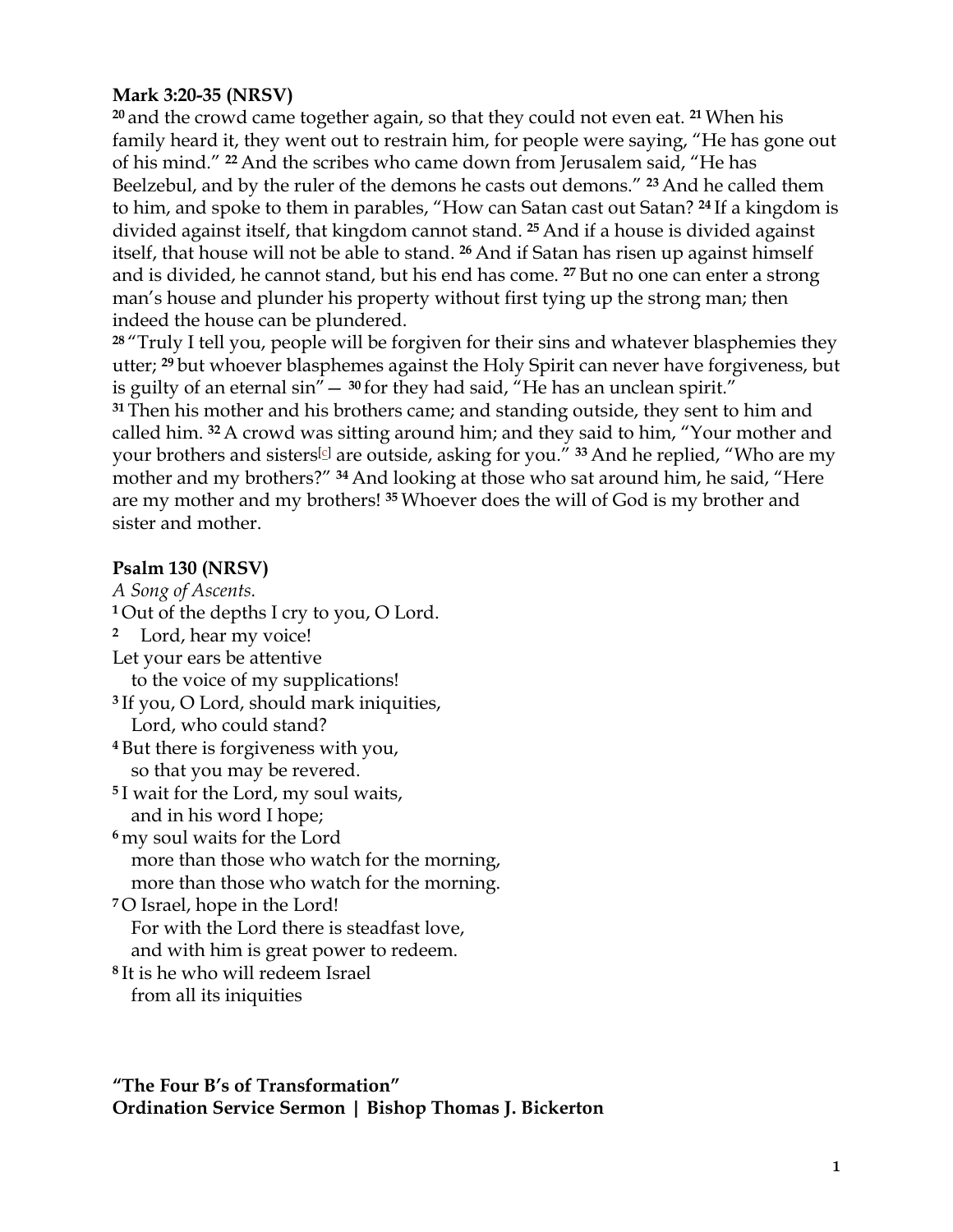### Mark 3:20-35, Psalm 130, Ephesians 3:14-21

I. Most of you know that I love statistics. There are a lot of reasons behind that. As a golfer I love to see how many times I hit a green or how many putts I have taken during my round. I love to see what my gas mileage is on my car and what the average is for my favorite baseball player.

As a pastor, I was a weekly stat guy. I wanted to track how my worship attendance was doing and what the participation levels of my members were.

I set high personal goals and use them to push me to a higher level. And, as a result, I'm either very pleased or deeply disappointed.

Lately, the statistics I have been studying are very revealing. The measurements here in New York have told a story about where we are and where we need to be. At a basic level, they have given us a picture of what we need to emphasize in our future and have set the stage for the development of our Mission, Vision, and Core Values.

But those statistics are not just related to New York and, in some ways, they paint an even more stark reality:

• Did you know that over 88% of the people surveyed recognized the arches as the symbol of McDonald's, but only 54% of those same people recognized the cross as the symbol of the Christian faith?

What's the world coming to?

*Oh, get with it, old man – you're losing touch with the times.*

It's hard to do our work in the midst of those stark realities. A cynical church leader once said, *"Our church is looking for a great year. That year is 1961. If it ever comes back, we're ready!*

His reason for saying this was that 1961 was a "golden year" for the church. Church attendance was at an all-time high. Church in 1961 was the right thing to do!

- II. But fifty-seven years since that golden age, church attendance is at an alltime low in the country.
	- a. 87% of Americans are either unchurched or de-churched (not attending a church in the last six months).
	- b. Our United Methodist Church has been losing approximately 1,000 members a week since 1968.
	- c. Nearly 60,000 people who are in church today will make a decision to never go back or, at the best, greatly reduce their attendance. Why? Because the services are boring  $\&$  irrelevant, the people are unfriendly, they have better things to do or they have found something that is more meaningful to do with their time.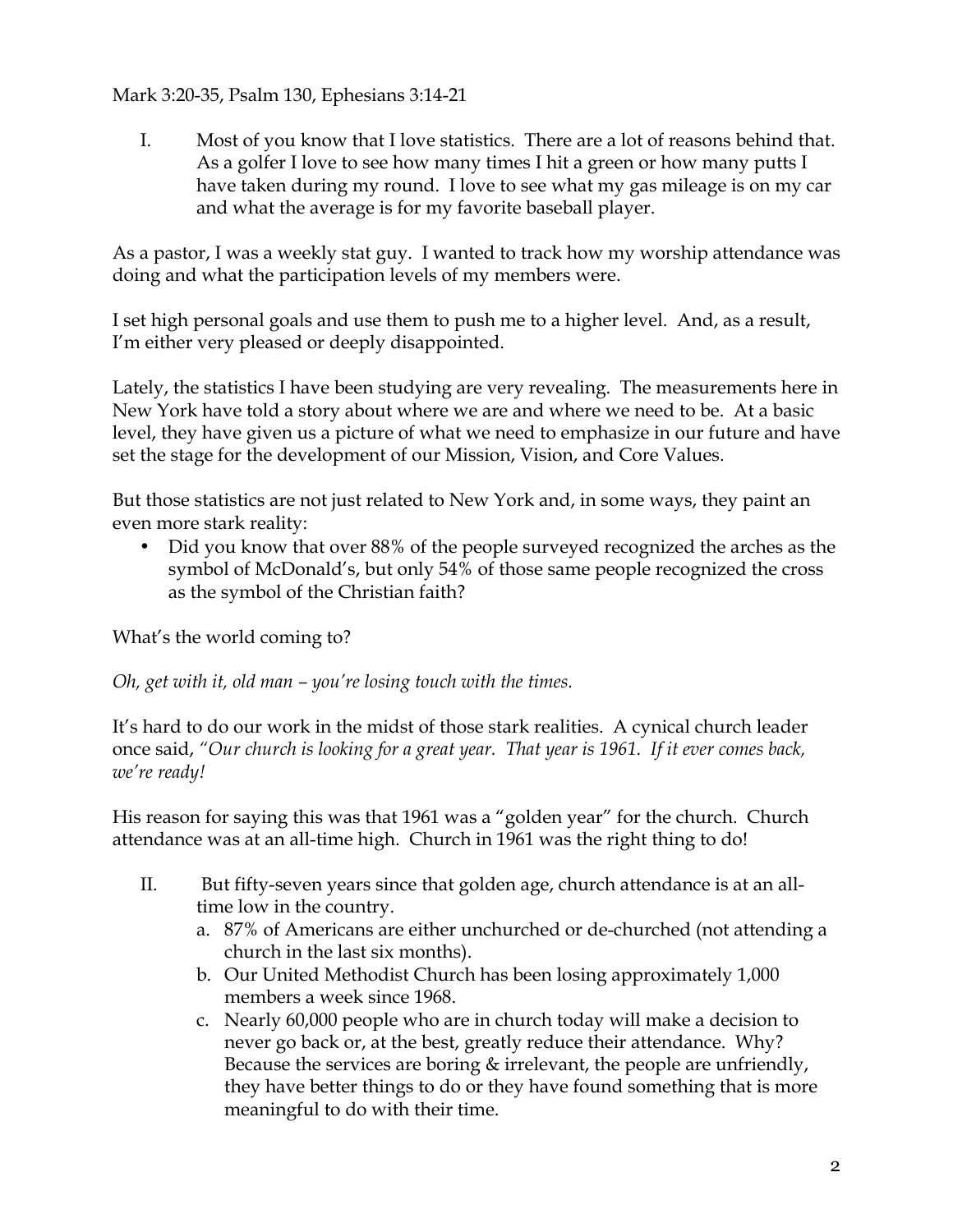• I talked with a friend from West Virginia recently who, as a District Superintendent, closed a church that, when I was there was labeled as one of the most vital in the conference. I asked him, *"Did you ever think that you'd be doing this when you answered your call?"* I think you know his answer.

But there's a problem. We can't go back to the 1950's and frankly, there are many in this room who wouldn't want to. We've got to live today, now, in 2018. We've got to realize that we were made for this day, this time. Going back? Get over it. The 1950's are long gone.

III. We sit and bemoan, *"What IS this world coming to?"* But I believe that we are asking the wrong question."

The church's question must be, *"What is coming to the world?"* 

What a rare opportunity we have this morning. In this room we have persons who have just completed their confirmation journey. You all have been exploring where and how much God fits into your life. You are in the midst of trying to decide the place that God has in your world. And in this room, there are new ordinands who have completed the final step of their journey into ministry. WOW. What a rare opportunity!

Confirmands, what should the church provide for you? What are the things you need to keep your interest alive and your sense of purpose fulfilled? If you could say something to these new pastors, what would say are your hopes and dreams for the church that you long for? Today, it's probably a shorter sermon from the bishop.

On the other hand, ordinands, What should God's chosen instrument, the church, bring TO the world? How will we find new ways to bring Christ to this day, this time? And how will you be one of the architects for that delivery system.

We DO have some things to talk about. You both represent what is new and fresh and needed if the church is to transform the world. You both are the ones we will count on the create the pathways and possibilities. We need you to stay. And we need you to be relevant and creative. And we need you to be honest and clear about what we need. Recently I interviewed someone from the emerging generation. They said, *"It's not that our generation doesn't believe in God. We just don't believe in the church."* That statement alone represents the challenge we face.

We live, in the midst of a generation where many believe that the church has nothing to say to this world. Of course, nothing could be farther from the truth. We DO have something to say, . . . The problem is, we aren't saying it! And perhaps we don't know what to say.

What is it that we should be saying? We should be, ...

• Reminding people how much they are loved and needed.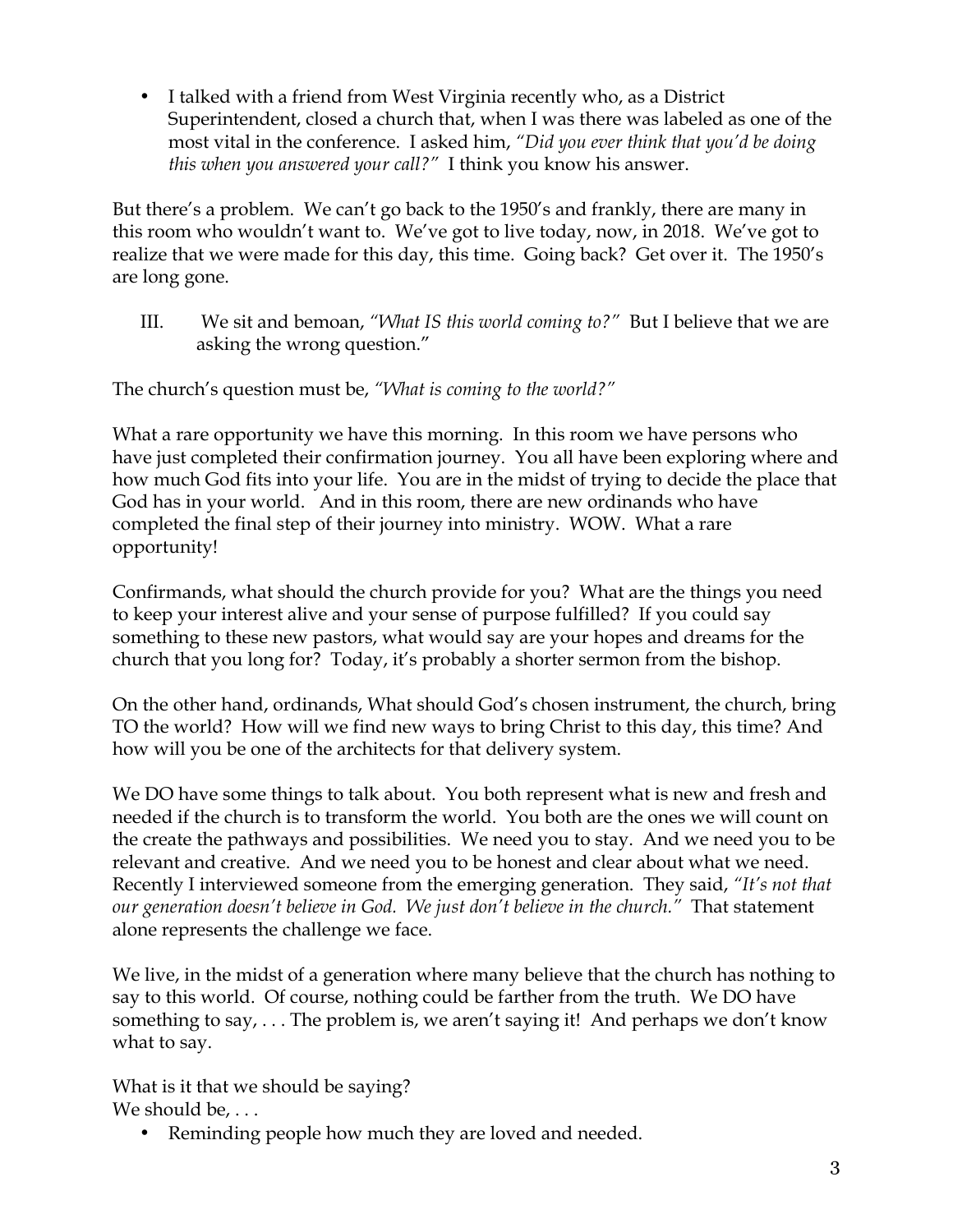- Calling people to be disciples of Jesus Christ.
- Quoting John 10:10, *"Jesus Christ came so they may have real and eternal life, more and better life than they ever dreamed of.*
- That there is hope and peace, joy and purpose in the way of God.
- Calling people to repentance, faith, holiness of living, commitment, good works, an openness to the Holy Spirit, and a belief that many of God's surprising revelations are yet to come!

I have felt for years that if the church had done what it should have done over the years we wouldn't need a governmental welfare system. Take that same language and apply it to the concept of transforming the world. We have stopped doing what we should have been doing and turned the reigns over to the psychics, the new agers, the fads, the fancies, and the soccer leagues, . . . and we hate it, we just can't stand it when something else is more popular and relevant than our church.

It's a real struggled. We're caught in between. On the one hand, we sit and bemoan the world we live in , . . . and yet we are asleep to it, afraid of what a true spiritual revival will do to us.

What will we do? What must we do?

I suggest we employ the Four "B's" of Transformation

### A. We must **BREAK**.

a. A few years ago I saw a t-shirt that said, *"Jesus, save me from some of your followers."*

Instead of proclaiming this wonderful message of hope to the world, the world by and large perceives Christians and the church as being judgmental and holier than thou. A pastor in my past once said, *"We've been judging the world and talking to ourselves when we should be judging ourselves and talking to the world."*

### **So, today we have decide that we're gonna BREAK**.

- Break out of our apathy.
- Break out of our judgements
- Break out of our holier than thou attitudes.
- Break out of our lack of commitment.

If we are going to transform this world for Christ, then we have to start in this very room.

- How can we transform the world for Christ if OUR hearts are not transformed?
- How can we transform the world for Christ if OUR spirituality is so fragile?
- How can we transform the world for Christ if OUR commitment remains so weak?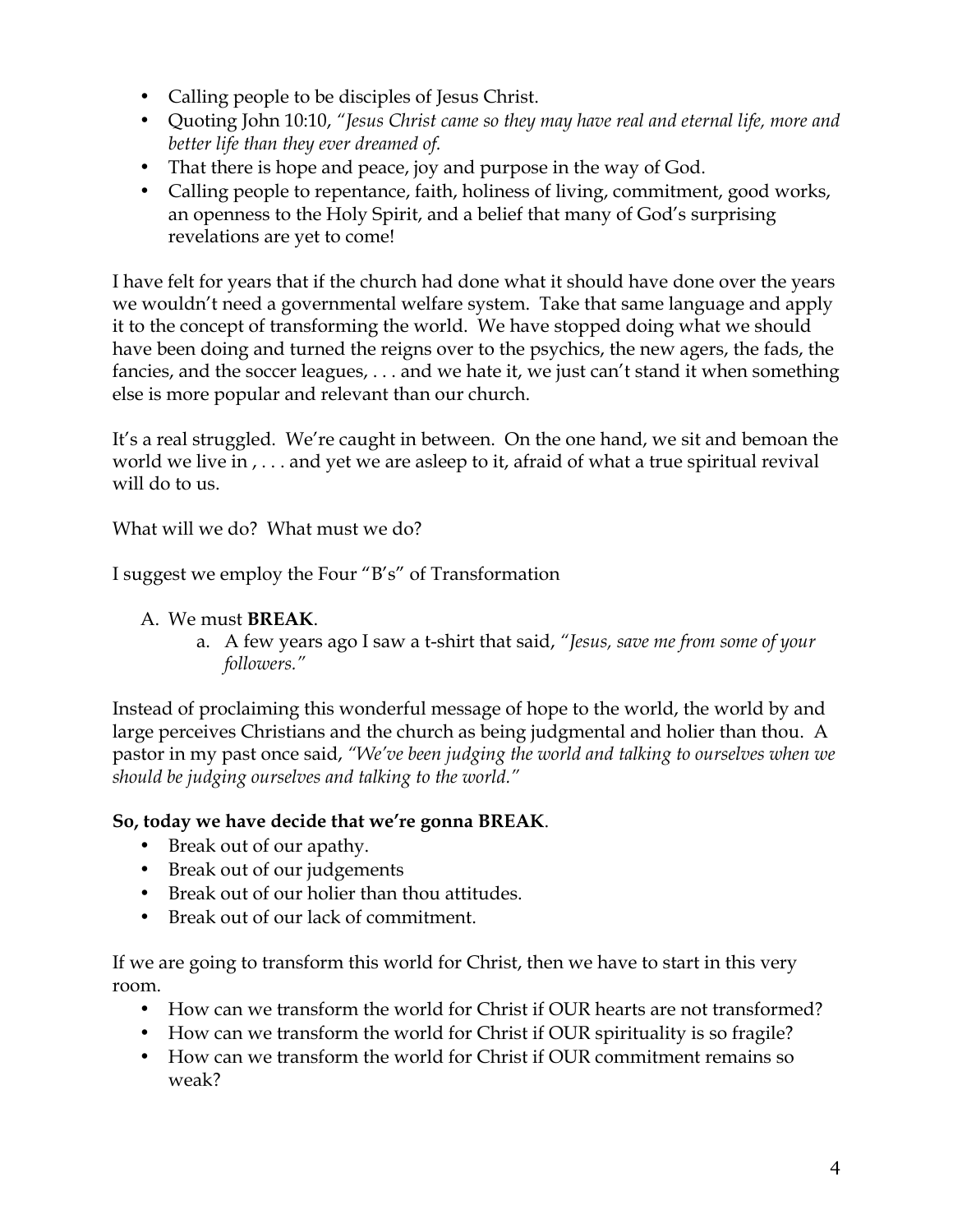Friends, we have to make a BREAK and start anew. Can this be a day of new beginnings for you.

# **B. We've got to BREAK. And then we've got to BUILD**

It's all about building relationships, not just with people who look like us or embrace our cultural norms or subscribe to our theological persuasion. It's all about building relationships with people in this room in order to build new understandings and relationships with the world. Existing pastors, . . . you may need to employ one of these new ordinands or commissioned pastors as your mentor. And ordinands, you may need one of these confirmands to be YOURS.

Rather than trying to understand Jesus in a new context and build relationships out of those contexts, don't think that you have all the answers and don't try to make a carbon copy of yourself. Search for the ways that God is undeniably active in the world and learn from the inspiration which is found in that setting.

I speak very little language other than English. For example, I can speak a little Swahili. "Whoopi Cho" and "Naka Penda Qualie Qualie." Where is the bathroom and I love you. If I were to go to Kenya as a missionary, but refused to learn any more Swahili, I wouldn't win many people to Christ by saying, "Where's the bathroom? I love you."

Many of us make the very same mistake. We are well aware that we are, all of a sudden, strangers in a land we call home. This culture and this world is not our own. But if we are ever to reach those who live in this land, we must speak the language they speak, look closely at the ways Christ is in their midst, and express it in terms they can relate to.

We have got to BUILD new relationships and understandings.

## **C. Oh, we gotta BREAK, and then we gotta BUILD. But before we're done we have to BRING**

When was the last time you brought a friend or a neighbor to church? Do you believe enough in what God has done for you to bring someone with you?

But it is more than that. We can't just ask, "Are we bringing people to church?" We have to ask "what are we bringing them to?"

Polls have revealed why people don't come to church. Americans, they found, said that the most boring place to be is church.

Comedian Gallagher once said, *"Growing up, church was the weekly reminder that there is something in life worse than school."*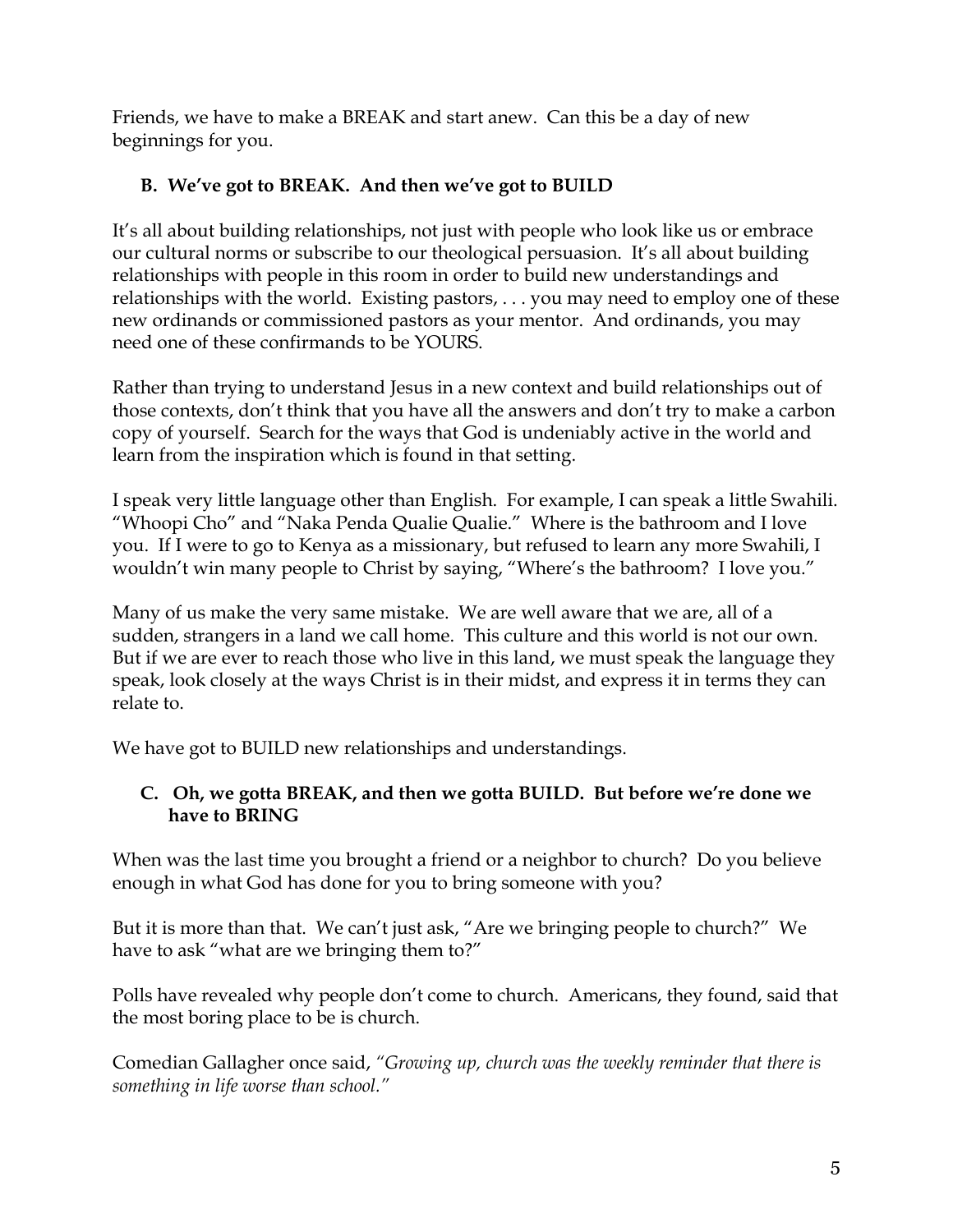But God is not boring and worshipping God, when it is filled with praise and thanksgiving, is anything but boring.

Confirmands, what do you need in a worship service or a program at the church that will get you really excited about being a part of the church. Ordinands, what do you hope to do or initiate that will bring a new sense of creativity, joy and eagerness to your church.

As much as anything, we have to BRING our full selves to the work and attitude we bring to ministry.

## **D. BREAKING is necessary. BUILDING is critical. BRINGING is life giving. But we can't forget. We've gotta BRIDGE**

Friends, this is a world of opposites. Our call is to bridge the gap between the opposites in the name of Christ.

The reality is, organizations like Habitat for Humanity and Hospice have understood this scripture passage better than the church.

We must BRIDGE the gap between

- A world that is both homeless and well-housed,
- A world that is both dying and healthy,
- A world that is both fiction and fact,
- A world that is both obese and anorexic,
- A world that is both liberal and conservative,
- A world that is both gay and straight,
- A world that is both male and female,
- A world that is both black and white.
- A world that is both young and old.

IF no one else does, we must bright the gap between a world that is both Christian and unchristian.

And, if you're not aware, you're going to need to find a way to relate to young men and women who fit into the age category represented by these ordinands.

We cannot expect anyone to build those bridges to us. We must be aggressive in our building bridges with others.

## **E. Oh, I said there are four. But I wasn't quite honest. We can't quit with just four. Finally, we've got to BELIEVE**

My second favorite verse of scripture, right behind Romans 8:28 *("all things work for good for those who love the Lord and are called according to God's purpose")* is Ephesians 3:21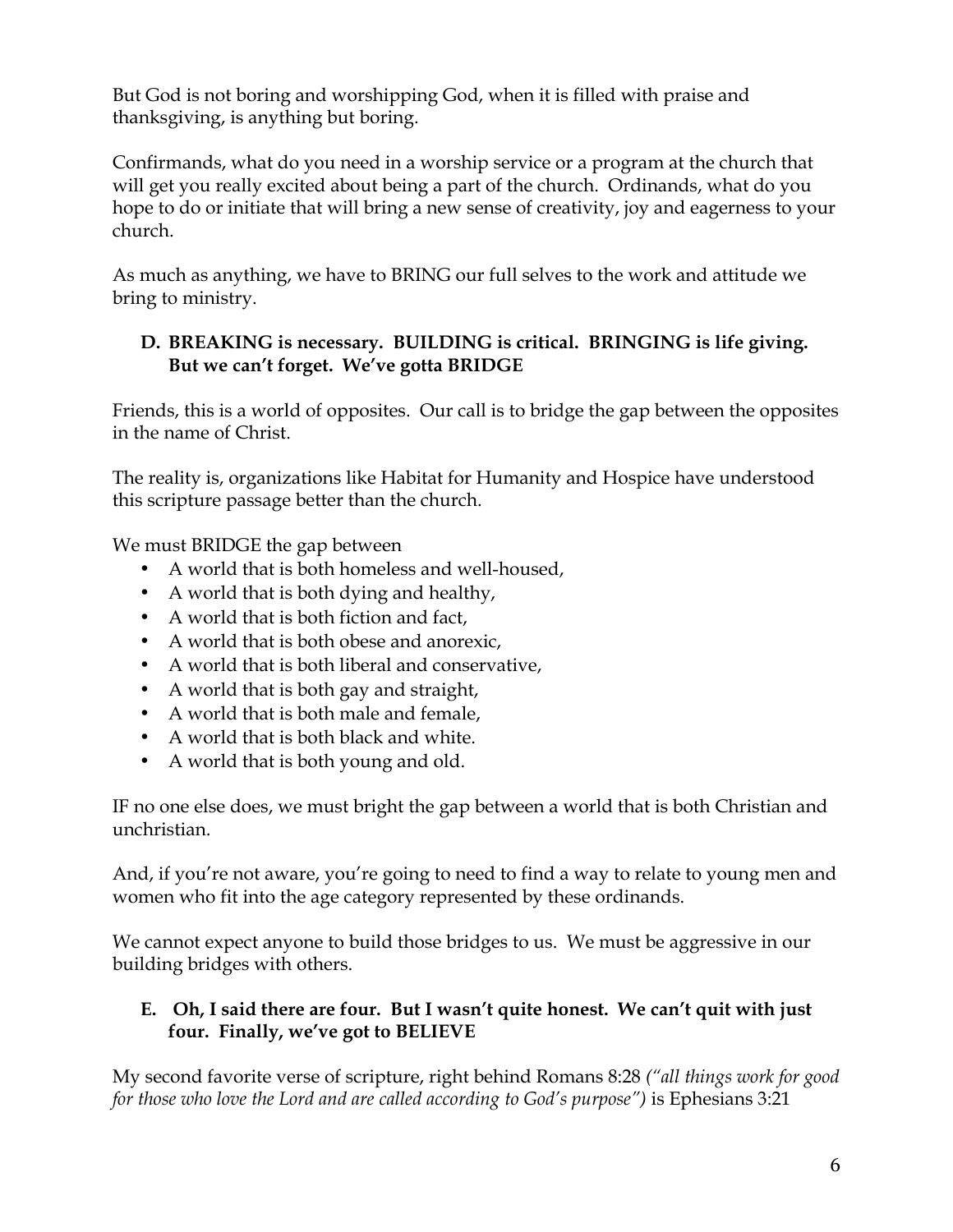*"Now to him who by the power at work within us is able to accomplish abundantly far more than all we can ask or imagine, <sup>21</sup> to him be glory in the church and in Christ Jesus to all generations, forever and ever. Amen."*

Most of you know that I am soon to become a grandfather in September. Our daughter Elizabeth sends us these amazing photographs of her ultrasounds. We are watching Holden grow in our midst. The forming of a little life and the daily series of miracles that have to take place in order for that little guy to be born. I look at those pictures and realize I couldn't do that, . . . and I believe.

Looking inward there are miracles. And looking outward the miracles continue. The psalmist once said,

*O Lord, our Sovereign,*

 *how majestic is your name in all the earth! You have set your glory above the heavens. 2 Out of the mouths of babes and infants you have founded a bulwark because of your foes, to silence the enemy and the avenger. <sup>3</sup> When I look at your heavens, the work of your fingers, the moon and the stars that you have established; <sup>4</sup> what are human beings that you are mindful of them, mortals[a] that you care for them?*

I look at the stars in the heavens and I think, "I could never do that! And when I begin to think about the universe and solar system and solar system and I wonder when it all ends, what's next, I simply cry out, "I Believe."

When my soul gets discouraged and I find renewal. When I face conflict and there is a peace that passes my understanding. When I know that I am unlovable and yet feel deep within the love of God in spite of my mistakes and failures, I simply cry out, "I believe."

Friends, Jesus doesn't call us to walk on water. He did that very well.

- He changed water to wine,
- Multiplied loaves and fishes,
- Died on a cross.

Jesus calls us to,

- Believe in God,
- Trust in God.
- Love one another.

And when we do, we will,

- BREAK down the walls,
- BUILD the necessary relationships,